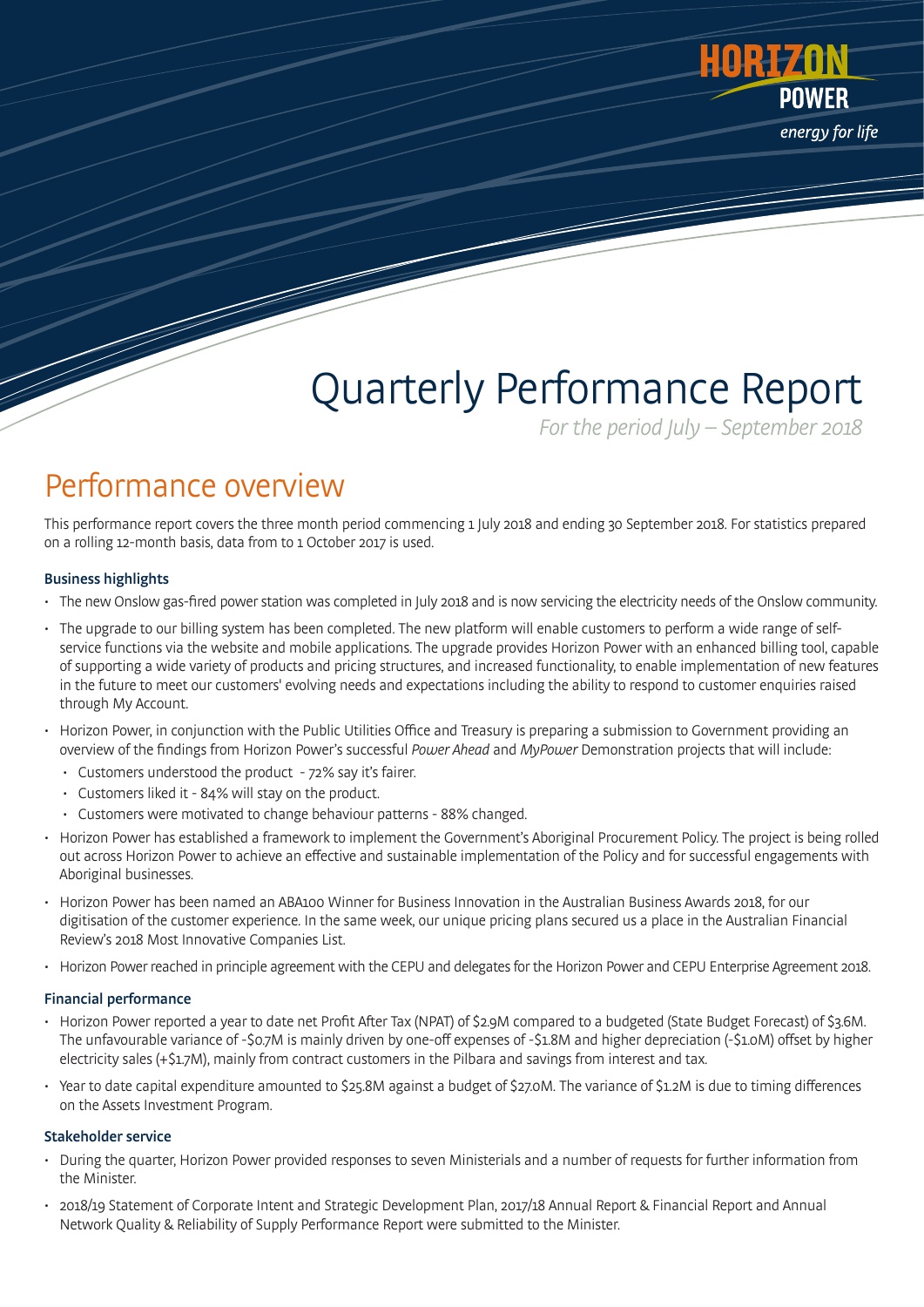

### Safety, Health & Environment



#### Lost Time Injuries Frequency Rate 12 month rolling average

#### Public Safety Incidents 2018/19 Financial year to date



- The Lost Time Injuries Frequencies Rate is 1.8.
- 8 months employee lost time injury free.
- The lost time severity rate for the quarter was 1.0; the same rate as the previous quarter.
- There were five Public Safety Incidents for the quarter. The incidents were:
	- One faulty neutral;
	- One uni pillar fire;

### Customer Service & Electricity Delivery

#### Customer Connections



- 100% of new customer connections were completed on time.
- There were 53 new connections during the quarter.



#### Lost Time Injury Severity Rate 12 month rolling average





- One cable failure;
- One corroded transformer neutral bolt; and
- One cable hit by an excavator.
- There were no reportable fuel spills during the quarter.
- The Unassisted Pole Failure rate\* was 0.87 for the quarter and within the target of 1.00

\* 3 Year rolling average per 10,000 poles

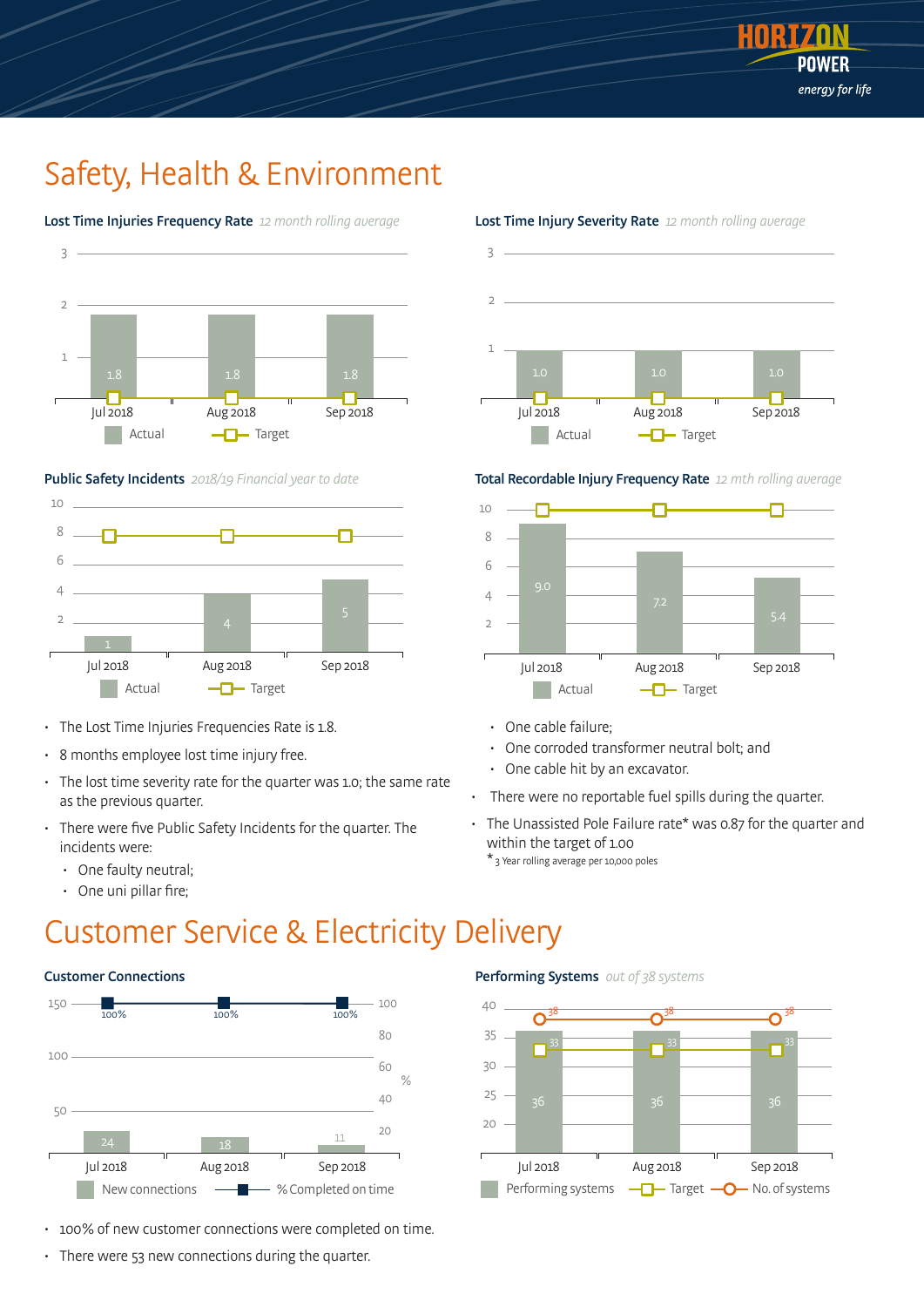

### Financial Performance – Actual v/s SBF

Net Profit After Tax for year to date September 2018 was lower than the State Budget Forecast, with variances broken down as follows:

### Profit and Loss Summary (in \$M)

|                                         | <b>Period Ended September 2018</b> |            |            |
|-----------------------------------------|------------------------------------|------------|------------|
|                                         | <b>ACTUAL</b>                      | <b>SBF</b> | <b>VAR</b> |
|                                         |                                    |            |            |
| Income                                  | 126.5                              | 124.6      | 1.9        |
| Cost of Goods Sold                      | 54.4                               | 54.0       | $-0.4$     |
| Operating Labour, Overheads & Materials | 29.2                               | 27.5       | $-1.8$     |
| <b>EBITDA</b>                           | 42.8                               | 43.2       | $-0.3$     |
| Depreciation and Amortisation           | 22.5                               | 21.5       | $-1.0$     |
| <b>EBIT</b>                             | 20.4                               | 21.6       | $-1.3$     |
|                                         |                                    |            |            |
| Interest                                | 16.2                               | 16.6       | 0.4        |
| Income Tax                              | 1.2                                | 1.5        | 0.3        |
| <b>Net Profit After Tax</b>             | 2.9                                | 3.6        | $-0.7$     |

#### 1. Income

A favourable variance of +\$1.9M in income primarily due to the following:

- (I) Higher electricity sales in Pilbara of +\$1.7M driven by higher contract customer sales.
- (II) Miscellaneous revenue recorded a positive variance of +\$3.2M mainly due to the recognition of Onslow Salt contribution of \$2.7M and higher gas revenue of \$0.4M.
- (III) Customer and developer contribution was lower by -\$3.2M. At this early stage of the year, the variance is mainly attributable to timing difference resulting from the budgeted profiling of this revenue across the year.

#### 2. Cost of Goods Sold

An unfavourable variance of -\$0.4M mainly driven by higher electricity and gas purchased for higher sales volume.

#### 3. Operating Labour, Overheads and Materials

An unfavourable variance of -\$1.8M includes higher operating labour costs from redundancy payments which will result in savings in the longer term and labour under recovery to capital projects.

#### 4. Depreciation

 The Negative variance of -\$1.0M in Depreciation is mainly due to higher level of capitalisation and accelerated depreciation on assets.

#### 5. Interest and Income Tax

The favourable variance of \$0.4M in interest is due to funding received in advance for the Onslow DER project resulting in less debts and lower interests. The favourable variance in tax of \$0.3M is due to the low profit compared to budget.